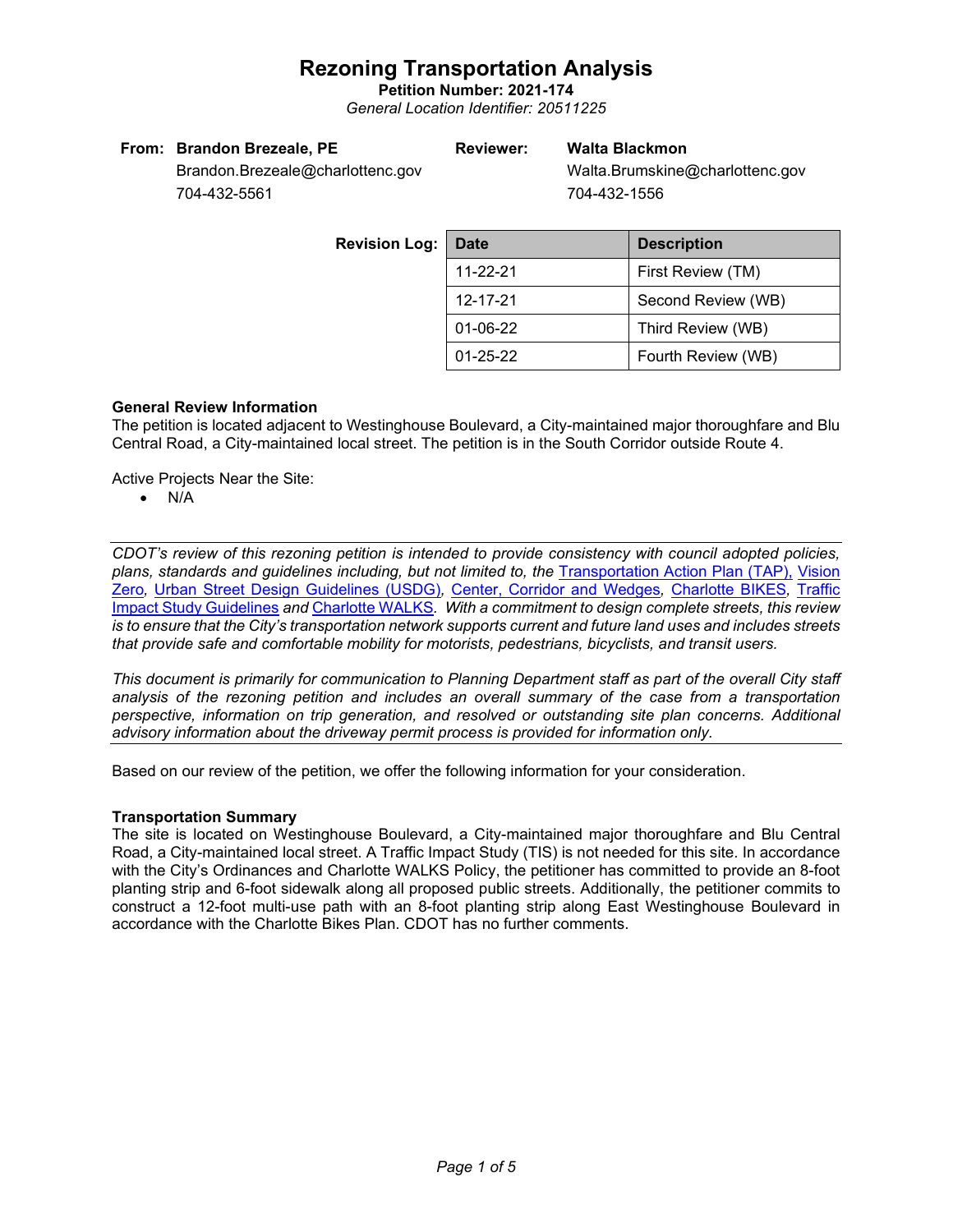**Petition Number: 2021-174** *General Location Identifier: 20511225*

### **Trip Generation**

| <b>Scenario</b>     | <b>Land Use</b>                                                             | <b>Intensity</b>      | <b>Trip Generation</b><br>(vehicle<br>trips/day) | <b>Source</b>                                     |
|---------------------|-----------------------------------------------------------------------------|-----------------------|--------------------------------------------------|---------------------------------------------------|
| <b>Existing Use</b> | Vacant                                                                      | None                  |                                                  | <b>Tax Record</b>                                 |
| <b>Entitled Use</b> | Apartments<br>(R-12MF 11.3)<br>acres)                                       | 135 Units             |                                                  |                                                   |
|                     | Single Family<br>(R-4 20.6 acres)                                           | 82 Dwellings          | 5,850                                            | General guidance from<br>planning and RZ 2001-031 |
|                     | Retail<br>(B-2 4 acres)                                                     | 60,000 SF             |                                                  |                                                   |
| Proposed Use        | <b>Townhomes</b><br>Coffee/Donut<br>Shop without<br>Drive-Through<br>Window | 233 Units<br>1,800 SF | 1,895                                            | Site Plan: 01/17/2022                             |

**Provide comments to the specified comments below.** 

### **Outstanding Issues Strikethrough = Resolved**

- 1. **COMMENT RESCINDED** (per email dated 12-02-2021)
	- **Curbline:** The proposed zoning district has a setback measured from back of the future curbline. a. **East Westinghouse Boulevard:** The future back of curb and gutter shall be installed at 33 feet from the existing street centerline. Revise site plan to show the future back of curb.

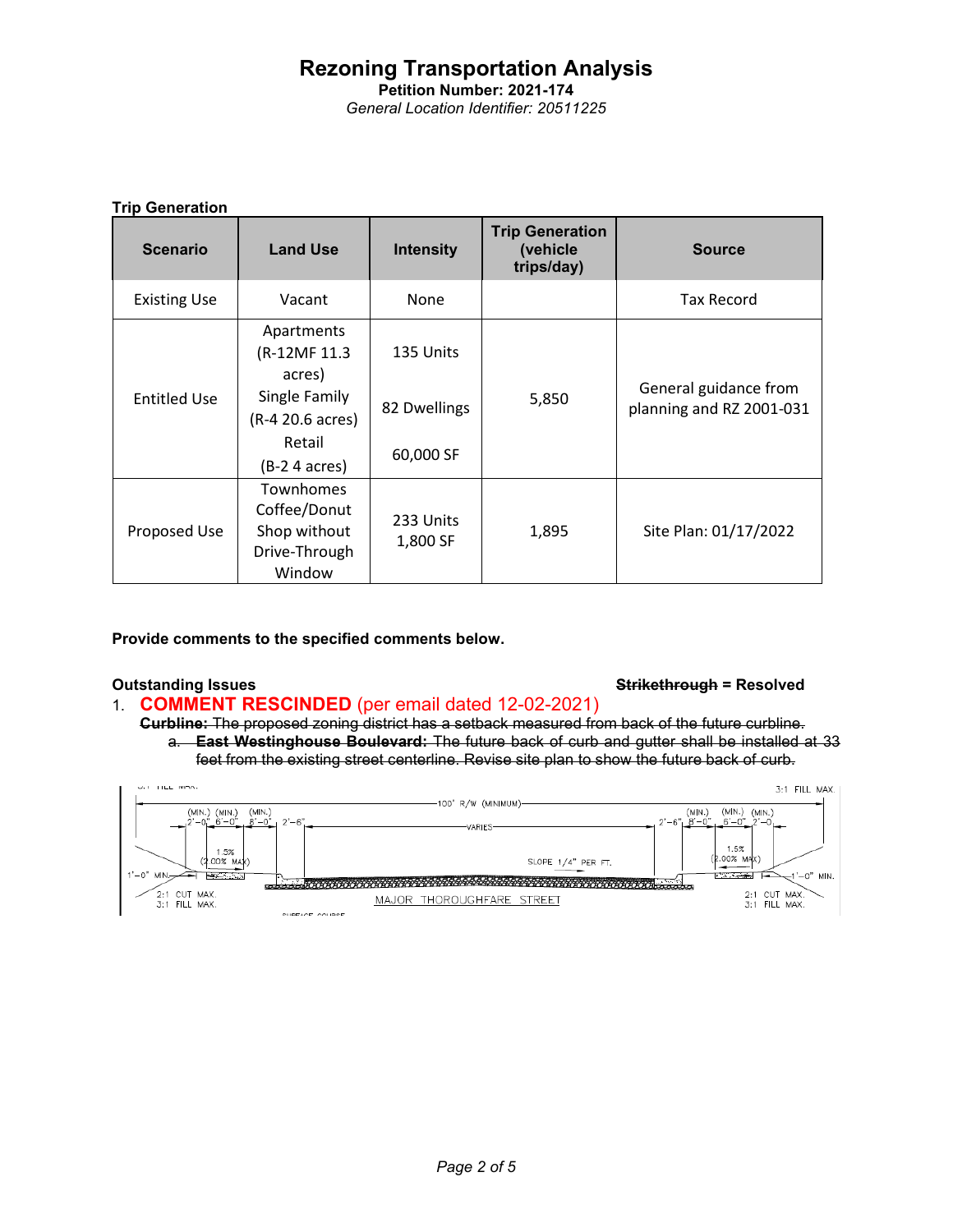**Petition Number: 2021-174** *General Location Identifier: 20511225*



Label and dimension the existing and future curb and gutter from the centerline for each road on the site plan.

2. **Traffic Study:**

A Traffic Impact Study (TIS) is not necessary for the complete review of this petition due to the site generating less than 2,500 daily trips. If during the permitting process the site generates more than 2,500 daily trips, then a traffic study will be required.

- 3. Revise site plan and conditional note(s) to commit to dedicate 50' right-of-way from the road centerline. The site plan shall label and dimension the right-of-way from the road centerline on East Westinghouse Boulevard.
- 4. **COMMENT RESCINDED** (connection was waived through a street exception; per email dated 01-06-2022)

Revise site plan to extend Aileen Circle to Blu Central Road as a Local Residential Medium street per CLDSM U-02.



5. The proposed dwelling units exceeds 12 per acre. Per Chapter 20 Subdivision ordinance, site plan and conditional note(s) revisions are needed to commit to construct an 8-foot planting strip, and 12-foot multi-use path along East Westinghouse Boulevard. The planting strip and multi-use path will be measured from the future back of curb. The wider multi-use path also meets the Charlotte WALKS Policy and Charlotte BIKE Policy.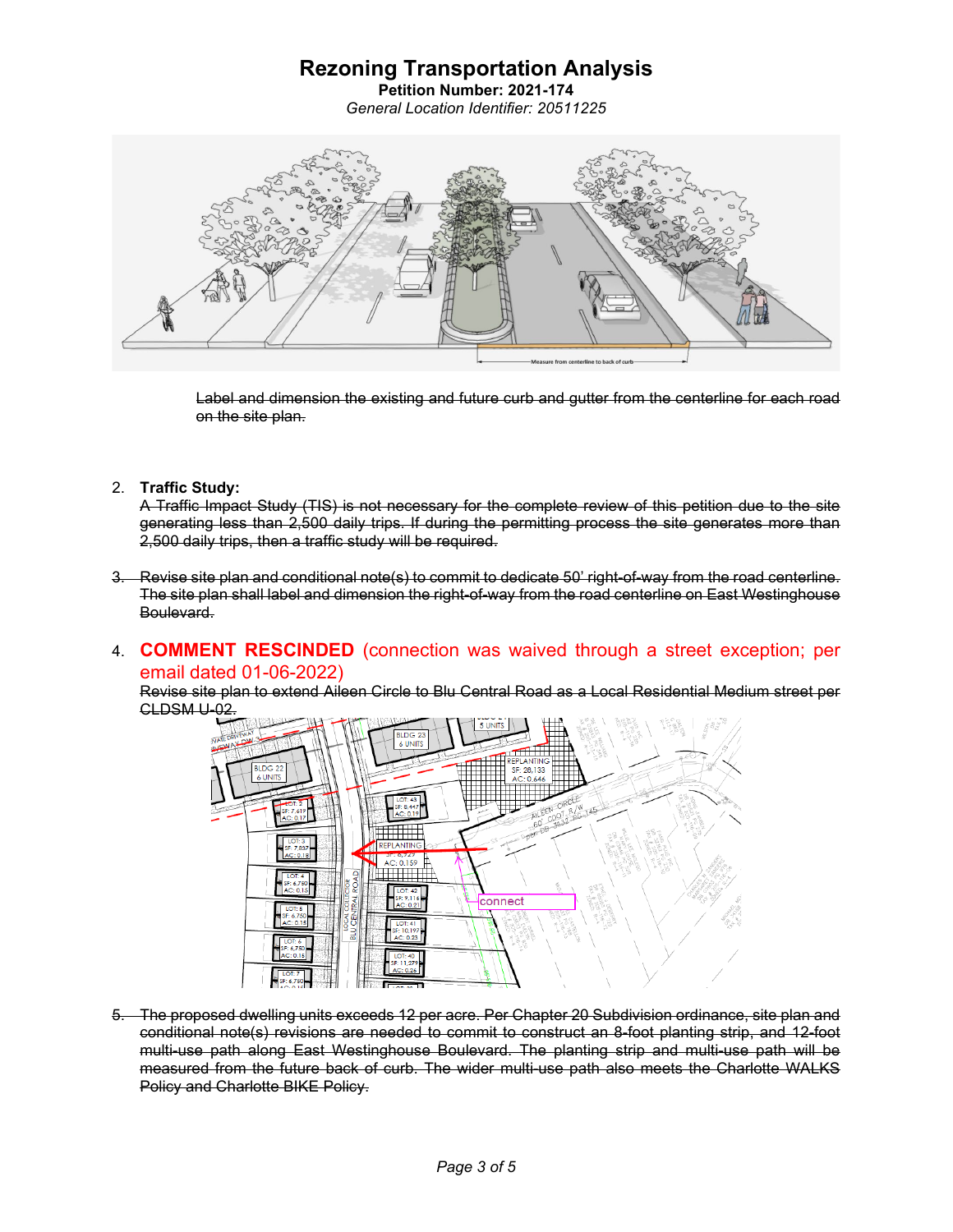**Petition Number: 2021-174** *General Location Identifier: 20511225*

- 6. A site plan note(s) specifying dedication and fee simple conveyance of all rights-of-way to the City before the site's first building certificate of occupancy is issued as needed. CDOT requests rights-ofway set at 2' behind back of sidewalk where feasible.
- 7. A site plan note specifying that all transportation improvements will be approved and constructed before the site's first building certificate of occupancy is issued as needed. The petitioner may phase transportation improvements if said improvements and phasing are explicitly described in site plan notes.
- 8. Add conditional note "All public roadway improvements will be subject to the standards and criteria of CDOT and NCDOT, as applicable, to the roadway improvements within their respective road system authority. It is understood that such improvements may be undertaken by the Petitioner on its own or in conjunction with other development or roadway projects taking place within the broad south western Mecklenburg area, by way of a private/public partnership effort or other public sector project support."

### **Advisory Information**

The following are requirements of the developer that must be satisfied prior to driveway permit approval. These requirements shall be reflected on the rezoning plan, as appropriate.

- 1. The setback for this district is measured from the back of the existing or future curbline as determined by CDOT and Planning during the permitting process.
- 2. CDOT has the authority to regulate/approve all private street/driveway and public street connections to the right-of-way of a street under the regulatory jurisdiction of the City of Charlotte, per the City of Charlotte's Driveway Regulations.
- 3. Adequate sight triangles must be reserved at the existing/proposed street entrance(s). Two 35' x 35' sight triangles (and two 10' x 70' sight triangles on NCDOT-maintained streets) are required for the entrance(s) to meet requirements. All proposed trees, berms, walls, fences, and/or identification signs shall not interfere with sight distance at the entrance(s) and shall be identified on the site plan.
- 4. The proposed driveway connection(s) to public streets will require a driveway permit(s) to be submitted to CDOT (and NCDOT on NCDOT-maintained streets) for review and approval. The exact driveway location(s) and type/width of the driveway(s) will be determined by CDOT during the driveway permit process. The locations of the driveway(s) shown on the site plan are subject to change in order to align with driveway(s) on the opposite side of the street and comply with City Driveway Regulations and the City Tree Ordinance.
- 5. All proposed commercial driveway connections to a future public street will require a driveway permit submitted to CDOT for review and approval.
- 6. Any fence or wall constructed along or adjacent to any sidewalk or street right-of-way requires a certificate issued by CDOT.
- 7. A Right-of-Way Encroachment Agreement is required for the installation of any non-standard item(s) (irrigation systems, decorative concrete pavement, brick pavers, etc.) within a proposed/existing Citymaintained street right-of-way by a private individual, group, business, or homeowner's/business association. An encroachment agreement must be approved by CDOT prior to construction/installation. Contact CDOT for additional information concerning cost, submittal, and liability insurance coverage requirements.
- 8. The petitioner needs to complete and submit the [Right of way Abandonment Petition form](https://charlottenc.gov/Transportation/Permits/Pages/RightofWayAbandonment.aspx) to CDOT for review. The decision of this rezoning petition does not correlate with the decision of the possible abandonment, as this decision is issued within the separate Right of Way Abandonment process that is controlled by North Carolina General Statutes.
- 9. To attain a street and pedestrian lighting recommendation, the petitioner should coordinate with Anthony Mendez, CDOT. Please visit the following link: <https://charlottenc.gov/Transportation/Programs/Pages/StreetLighting.aspx>

*Page 4 of 5*